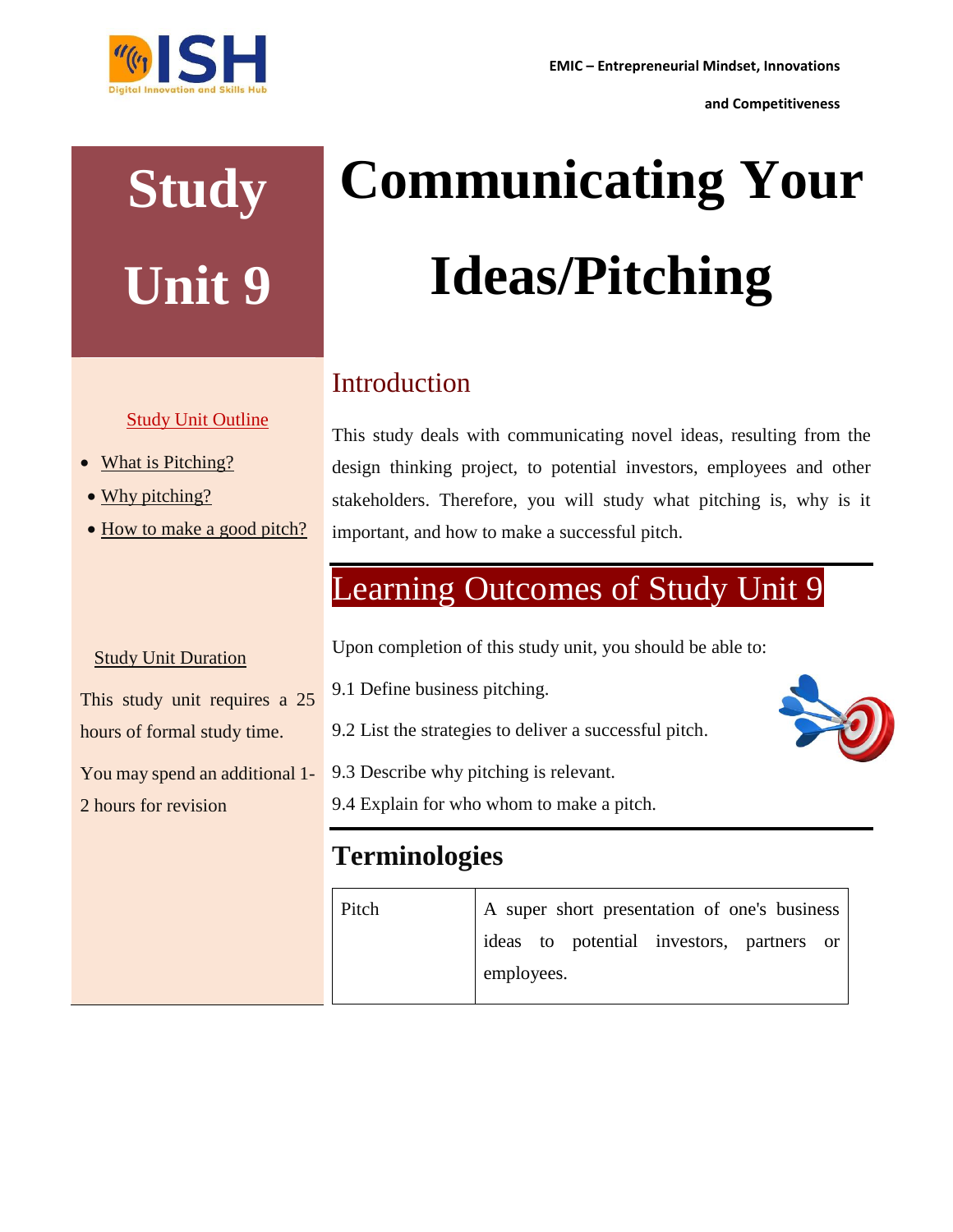**and Competitiveness**

#### **9.0 Communicating Ideas**

Communicating your idea is important in all spaces of the entrepreneurship and innovation process. This topic will, therefore, focus on communicating your idea, in particular about the so called pitch. You are now aware of that entrepreneurship emerges out of the intersection between opportunities and actions. In this unit we are going to discuss one essential brick of building organizations. We have learned that the use of feedback, getting partners and new means or resources on board is key to building ventures that create value. So, the ability to communicate your idea in a way that enables to obtain valuable feedbacks and makes people willing to commit to the new venture is an essential building block for success in entrepreneurship.

#### 9.1 What is a pitch?

The tip of the communication iceberg is so called business pitch which translates into a couple of minutes of attention you have to get from people and make them give you money, new insights and new collaboration. The pitch is usually a super short description of your idea. It is often referred us an "elevator pitch" as you would be able to deliver the pitch in the time it takes to travel on a lift from the ground floor to the investors on the top floor which is less than three minutes. The pitch should be precise and condenses explanation of your idea. It can be an important or an opener on your path along the corridor. In more detail, the pitch should answer questions like What is the problem/ need? What is the solution? Who will it help? How can we make money? and What do we need in order to move forward? Overall, a good way to prepare a pitch is to start out by discussing those questions in your team or with friends. The business model canvas will be useful for addressing these questions. It can also help you to visualize the questions when you make your pitch.

#### 9.2 Why a pitch?

A pitch is important because you want to tell and sale your story. Making a pitch is about starting conversation. You want to get feedback on your idea and to get partners on board. The pitch is one of the most important tools for an entrepreneur. The main massage you want to get across is that you meet people and bring them on the board. You want to get commitments and resources. Possible ways to achieve include; showing them your quality product, even if it is a prototype or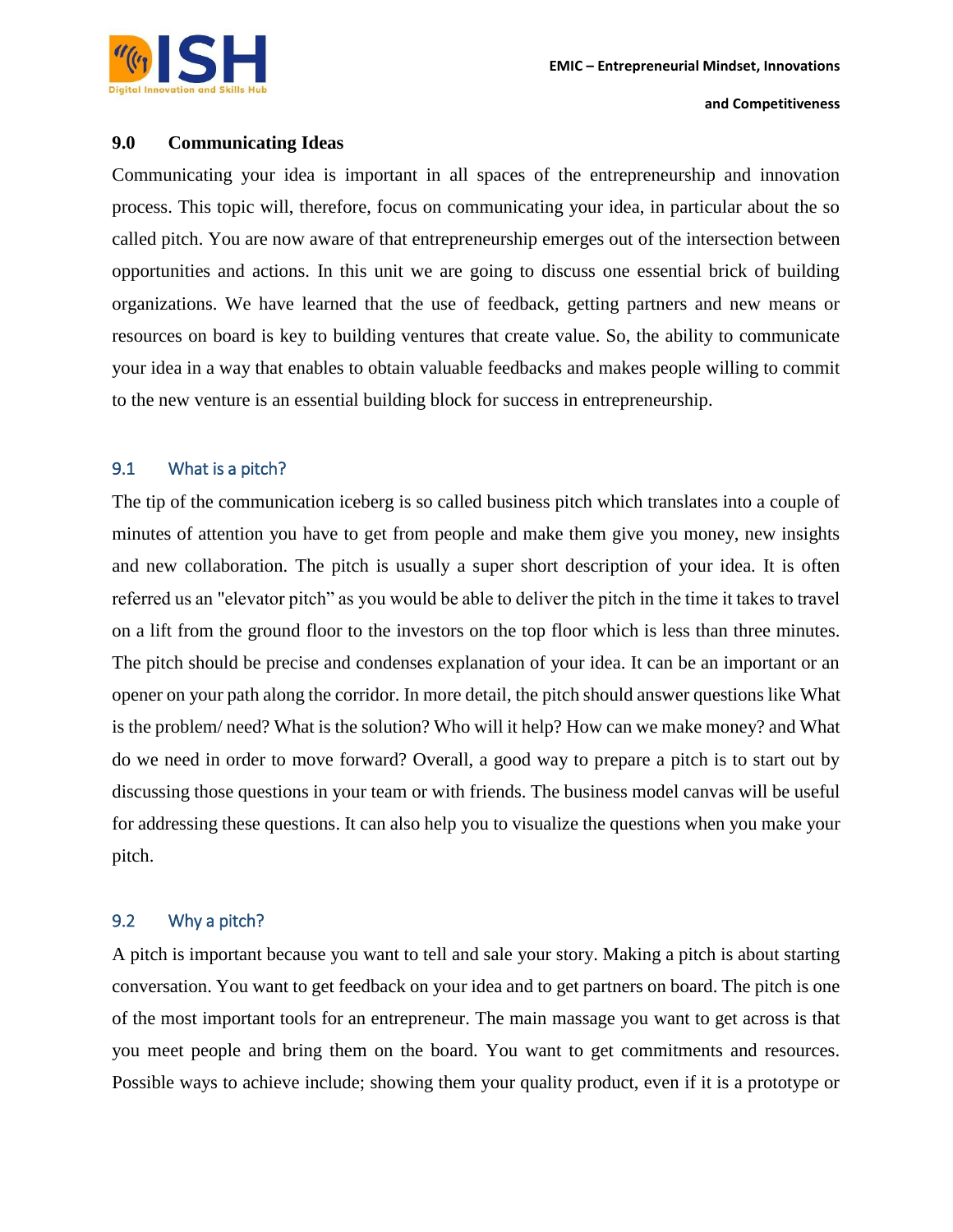

#### **and Competitiveness**

pointing out a critical need and what you did to solve the problem and high lighting the actual value you are creating. By pointing out very specific key features of your solution, you can show people how talented you are and convince them. However, a simple verbal communication about your proposed value creation is less persuasive. High lighting one prototype adds stability to your presentation and provides easier and entry points for people. This does not mean that you should not be open for feedbacks and changes along the path. As long as you keep doors for critical questions; the pitch is a great way to learn about the path you are taking. Pitch is also about getting feedback and integrating new perspectives and resources into the next iteration. By integrating and involving your audiences, you can continuously sharpen your idea.

Talking about the audiences brings us to the next section. Most people think of pitching to investors but pitch can be made to customers, employees, strategic partners and many other people who could come on board of your venture. One important thing is that there is no standard pitch. We are going to pitch to different audiences and each audience has different information need and they are going to use the pitch to different end. It is up to you to find out what they really want to know and how they want to know it. Investors are very fast at screening processes. Smaller initial investors will not be able to provide you huge investments and the non-profit partner will be particularly interested in the normal monetary value you create. Ask yourself, who are your audiences? What are you talking? What is that person hearing? What is the one thing you want the person to go with? You might need people who have less time for you than elevator ride. Thus, be prepared for a rocket pitch (30 seconds, 4-5 bullet points). For this, imagine your business for one slide or to five bullet points.

#### 9.3 How to Make Good Pitch?

Your pitch is a good pitch if it is as short as simple as possible so that everybody can understand. A good pitch consists of three elements.

- 1. The content: it should have substance and is the cover of your presentation.
- 2. Presentation: the performance of your presentation.
- 3. Pitch design: the way you design helps you to link to the performance.